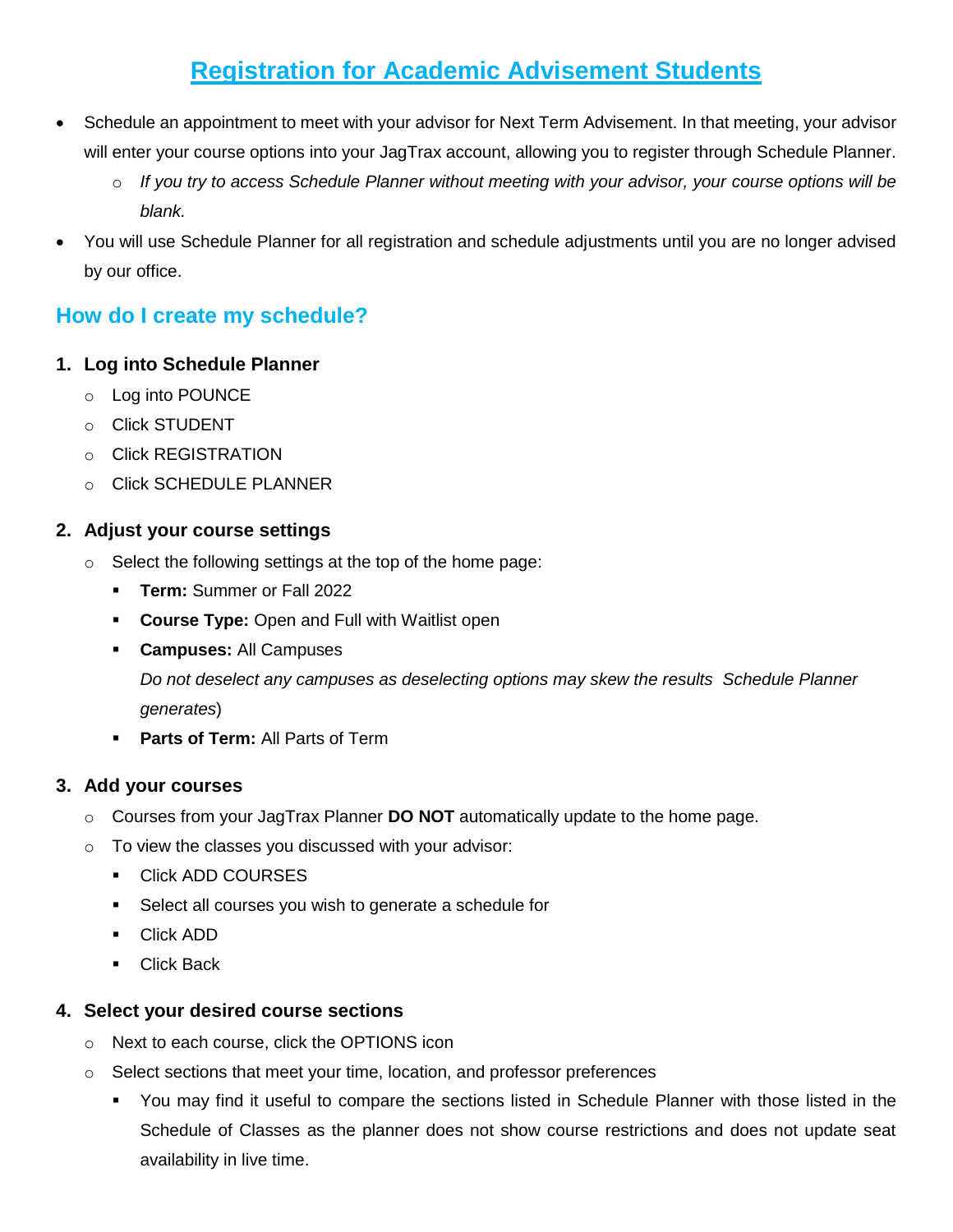- o Click Save and Continue
- o Repeat for all courses

### **5. Add a break (***OPTIONAL)*

- o Click ADD BREAK
- o Enter the days and times for your break
- o Click Save and Continue

#### **6. Generate your schedule**

- o Click GENERATE SCHEDULES
- $\circ$  Hover over the magnifying glass icons next to each schedule option to view the schedule at a glance
- $\circ$  Click VIEW next to a schedule for a more in-depth picture of the schedule
- $\circ$  Aim for a balanced schedule with time between classes for prep, study, travel, meals, etc.
	- *Some classes (wellnesses, lab sciences, math, psychology, etc.) meet on different campuses and will require AT LEAST 50 minutes of travel time between them.*

#### **7. Save your schedule**

- $\circ$  Click SEND TO SHOPPING CART when viewing your preferred schedule
- $\circ$  The shopping cart DOES NOT reserve your place in the course, it bookmarks your class for registration

# **How do I register for classes?**

- **1.** Before registration opens, **Check your registration status**
	- o Log into POUNCE
	- o Click STUDENT
	- o Click REGISTRATION
	- o Click REGISTRATION STATUS
	- o Check to see if you have any holds that block registration
		- **AN ACADEMIC ADVISEMENT ADVISEE HOLD WILL NOT BLOCK REGISTRATION**

#### **2. Register for your classes**

- o Log into POUNCE
- o Click STUDENT
- o Click REGISTRATION
- o Click SCHEDULE PLANNER REGISTRATION CART
- o Click REGISTER
- 3. If a desired class is full, it will display on the bottom of the page as a registration add error. If you choose, you can add yourself to the **Wait List** for the course.
	- o Click the dropdown Action Menu next to the closed course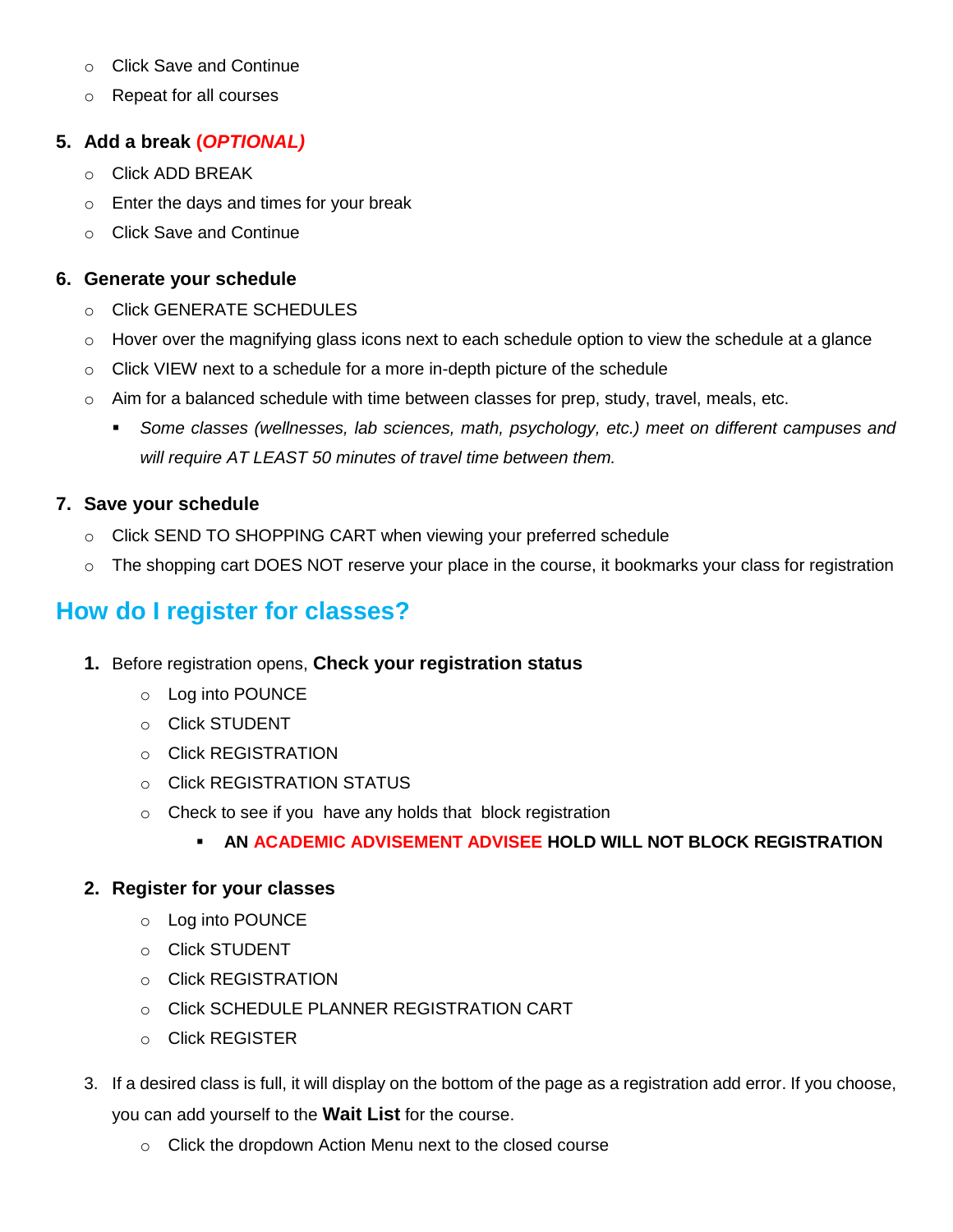- o Select WAIT LIST
- o Click SUBMIT CHANGES at the bottom of the page

# **How do I adjust my Schedule?**

#### **1. Dropping a registered course**

- o Log into POUNCE
- o Click STUDENT
- o Click REGISTRATION
- o Click SELECT TERM if you need to drop a class in either Summer or Fall 2022
- o Click REGISTRATION, ADD OR DROP CLASSES
- o Next to the course you want to drop, click the Action Menu
- o Select WEB DROP
- o Click SUBMIT CHANGES

#### **2. Changing a course to a different section**

- o Log into SCHEDULE PLANNER
- $\circ$  Check the term on the top right of the page and click CHANGE if the incorrect term is displayed
- o Under courses, click the options icon next to the course you want to change and select your desired section
- o On the home page, you will see three areas: COURSES, CURRENT SCHEDULE, and SHOPPING CART
	- Under Courses, select ONLY the class you want to add to your schedule
	- **EXEC** Leave your Current Schedule selected
	- Under SHOPPING CART, deselect all courses (this does not drop you from any of your current classes)
- o Click Generate Schedules
- o Click VIEW next to your preferred Schedule.
- o Click SEND TO SHOPPING CART
- o Click REGISTER

#### **3. Adding a new course**

- o Contact your academic advisor to have a new course entered into your planner
- o Log into SCHEDULE PLANNER
- o Check the term on the top right of the page and click CHANGE if the incorrect term is displayed
- o In the Courses section, click ADD COURSE
- o Select the newly added course
- o Click ADD
- o Click BACK